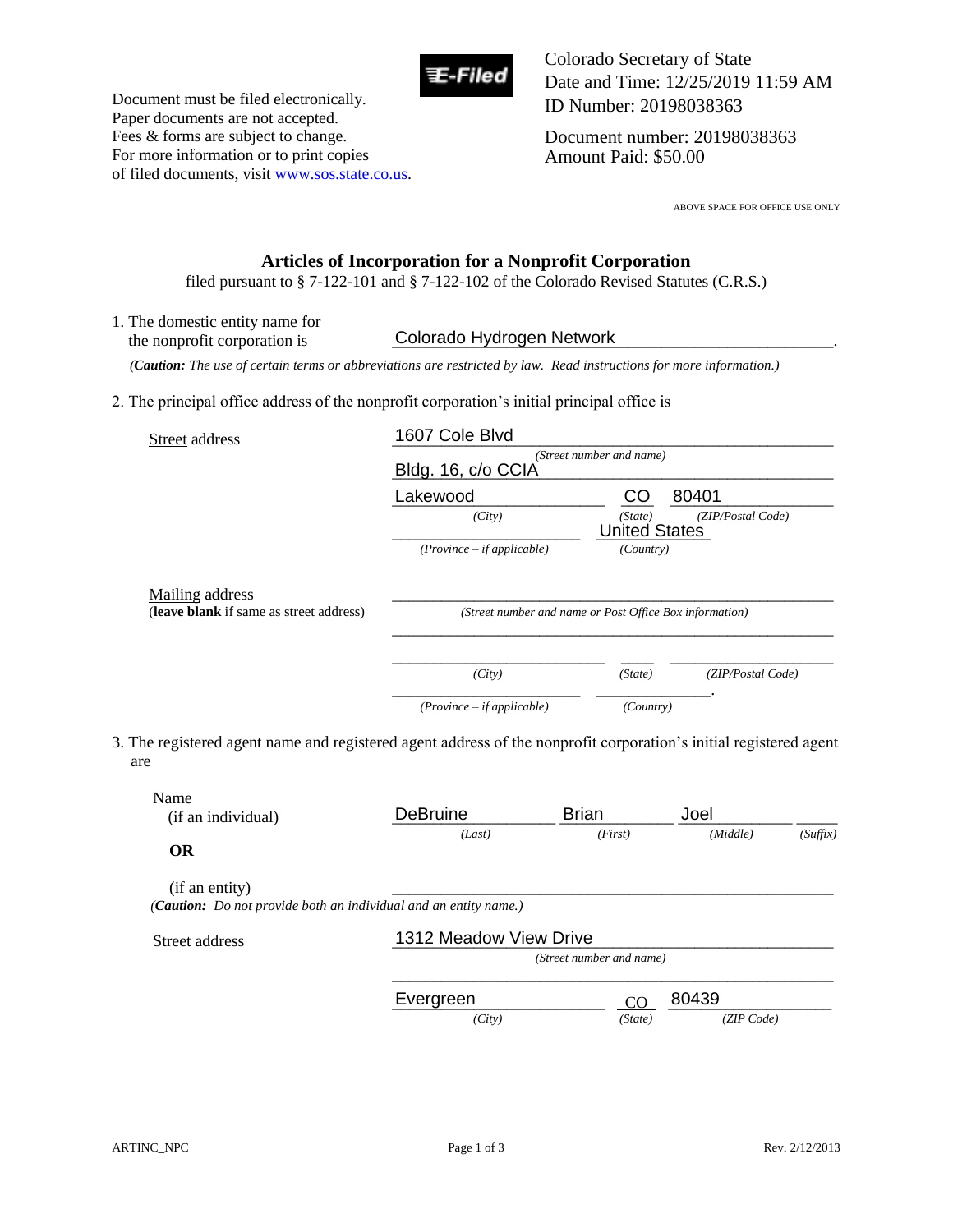| Mailing address<br>(leave blank if same as street address)                                | (Street number and name or Post Office Box information) |                                 |                   |          |  |
|-------------------------------------------------------------------------------------------|---------------------------------------------------------|---------------------------------|-------------------|----------|--|
|                                                                                           |                                                         | CO                              |                   |          |  |
|                                                                                           | (City)                                                  | (State)                         | (ZIP Code)        |          |  |
| (The following statement is adopted by marking the box.)                                  |                                                         |                                 |                   |          |  |
| The person appointed as registered agent above has consented to being so appointed.<br>ΙX |                                                         |                                 |                   |          |  |
| 4. The true name and mailing address of the incorporator are                              |                                                         |                                 |                   |          |  |
|                                                                                           |                                                         |                                 |                   |          |  |
| Name<br>(if an individual)                                                                | <b>DeBruine</b>                                         | <b>Brian</b>                    | Joel              |          |  |
|                                                                                           | (Last)                                                  | (First)                         | (Middle)          | (Suffix) |  |
| <b>OR</b>                                                                                 |                                                         |                                 |                   |          |  |
| (if an entity)<br>(Caution: Do not provide both an individual and an entity name.)        |                                                         |                                 |                   |          |  |
| Mailing address                                                                           | 1312 Meadow View Drive                                  |                                 |                   |          |  |
|                                                                                           | (Street number and name or Post Office Box information) |                                 |                   |          |  |
|                                                                                           |                                                         |                                 | 80439             |          |  |
|                                                                                           | Evergreen                                               | CO                              |                   |          |  |
|                                                                                           | (City)                                                  | (State)<br><b>United States</b> | (ZIP/Postal Code) |          |  |

additional incorporator are stated in an attachment.

5. *(If the following statement applies, adopt the statement by marking the box.)* 

 $\boxed{\mathbf{X}}$  The nonprofit corporation will have voting members.

6. Provisions regarding the distribution of assets on dissolution:

Remaining assets, at the time of dissolution, Shall be distributed to the members of the Colorado Hydrogen Network who have active memberships at that time.